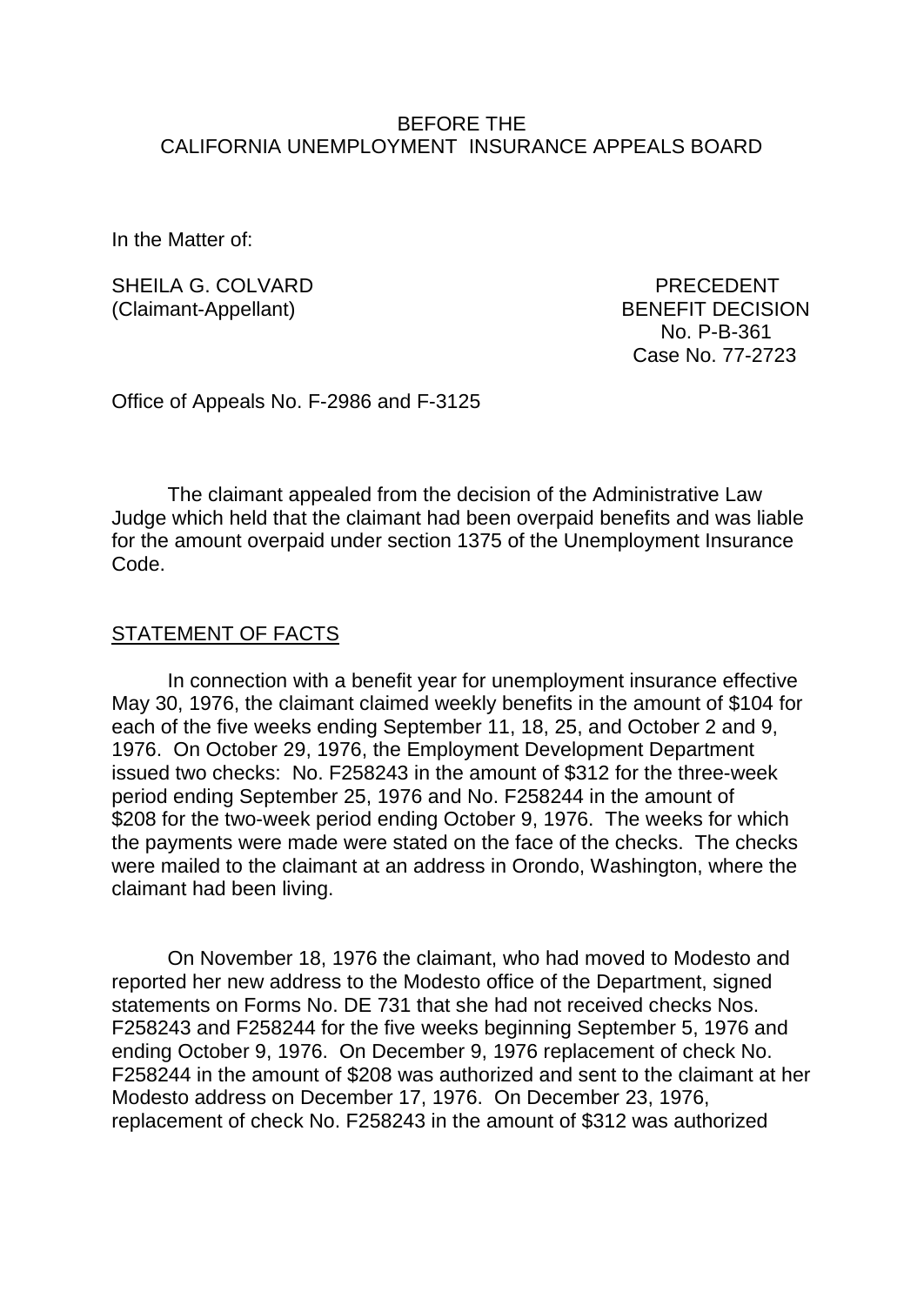and in addition replacement for check No. F258244 for \$208 was authorized a second time so that a check in the total amount of \$520 (\$312 plus \$208) was sent to the claimant at her Modesto address on December 30, 1976. Both of these replacement checks stated on their face what checks they were in lieu of and for what weeks the benefits were being paid.

On or about December 1, 1976 the claimant received and cashed checks Nos. F258243 and F258244. The claimant cashed the replacement checks in the amount of \$208 and \$520 on or about December 23, 1976 and January 3, 1977, respectively; notices of overpayment for these amounts were issued by the Department on January 20, 1977 and February 4, 1977, respectively, for a total overpayment of \$728.

At the hearing upon the claimant's appeal, she testified that when she finally received the original checks in the mail from Washington, she reported this information by telephone to a representative of the Department and requested that processing of the replacement checks be stopped. The claimant further testified that when she received the replacement checks, she again telephoned the representative of the Department about the matter. According to the claimant, the representative checked the file and then informed the claimant the checks were hers and she should cash them. The claimant denied knowing that she was being paid twice and she testified that she did not inform the representative of the Department that the checks in question were marked to show they were in lieu of other checks.

The claimant had been claiming and receiving benefits at the Modesto office of the Department for some weeks subsequent to October 9, 1976 but she felt she had not received \$312 to which she was entitled for three additional weeks she had been in Washington. The evidence in the record before us deals only with the five weeks covered in the overpayment notices.

The claimant, who is an experienced grocery store checker, was still unemployed at the time of the hearing. She lived with her parents who were both employed.

The question before us for consideration is whether the claimant must be held liable for the overpayment or whether recovery may be waived under section 1375 of the code.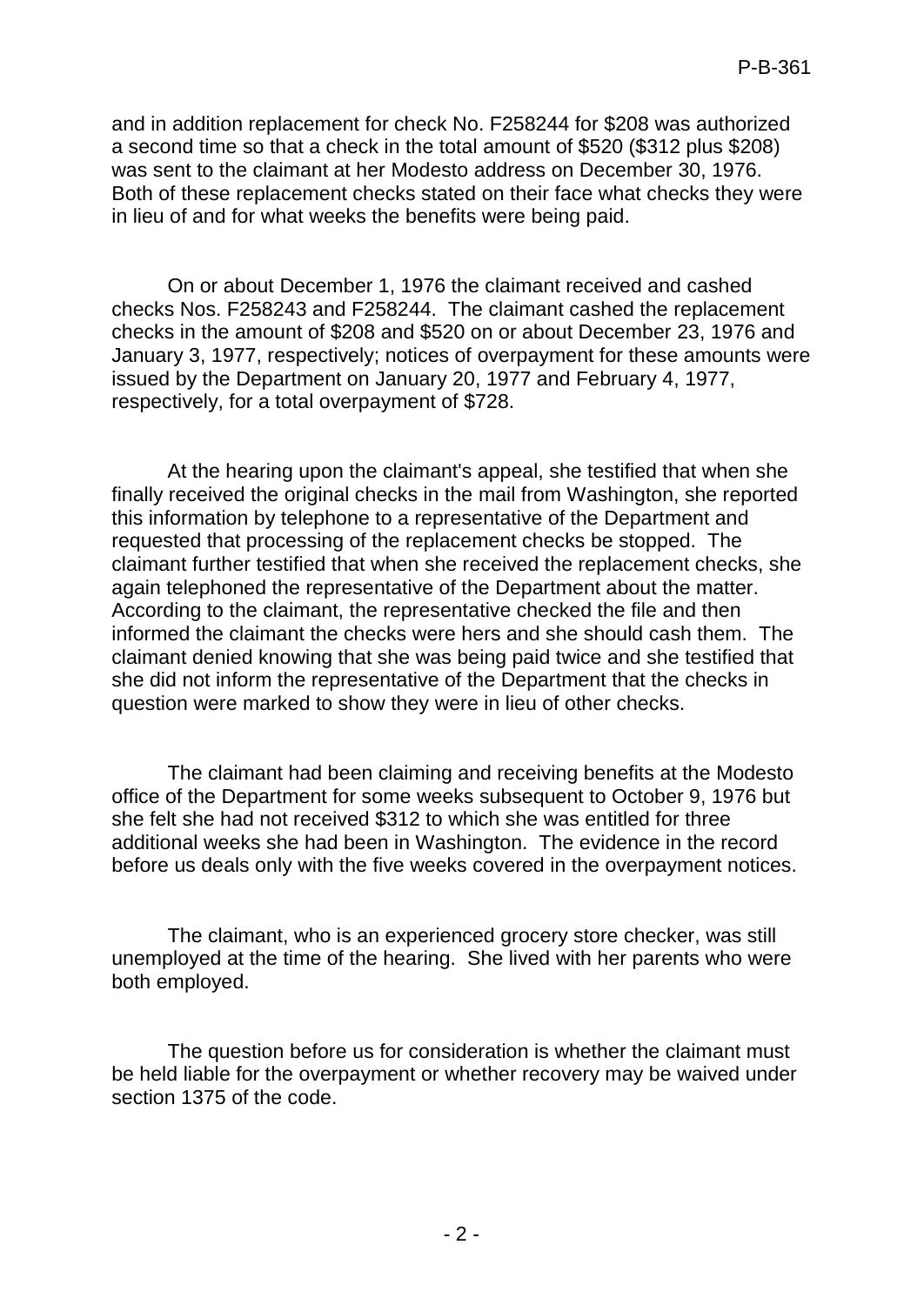# REASONS FOR DECISION

Section 1375 of the Unemployment Insurance Code provides as follows:

"Any person who is overpaid any amount as benefits under this part is liable for the amount overpaid unless:

(a) The overpayment was not due to fraud, misrepresentation or wilful nondisclosure on the part of the recipient, and

(b) The overpayment was received without fault on the part of the recipient, and its recovery would be against equity and good conscience."

Whether the recovery of an overpayment may be waived under section 1375 of the code depends upon three tests. First, were the benefits overpaid by the Department because of fraud, misrepresentation or wilful nondisclosure on the part of the claimant (P-B-69). Second, was the overpayment received without fault on the part of the claimant. Third, provided that there was no fraud or fault on the part of the claimant, would compelling recovery of the overpayment violate the principles of equity and good conscience (Gilles v. Department of Human Resources Development (1974), 11 Cal. 3d 313, 113 Cal. Rptr. 374).

Fault is something less than fraud, misrepresentation, or wilful nondisclosure, and implies a degree of negligence or blame attributable to the recipient of erroneous payments such as failure to disclose to the Department facts which were known, or should have been known, to be material in determining eligibility for benefits.

In the present case no issue of fraud, misrepresentation or wilful nondisclosure on the part of the claimant has been raised. However, the evidence before us does present the question of whether the claimant was without fault in receiving the duplicate and triplicate benefits for several weeks due in part at least to Department error.

Here the four checks which were received and cashed by the claimant were each clearly marked to show the weeks for which the benefits were paid.